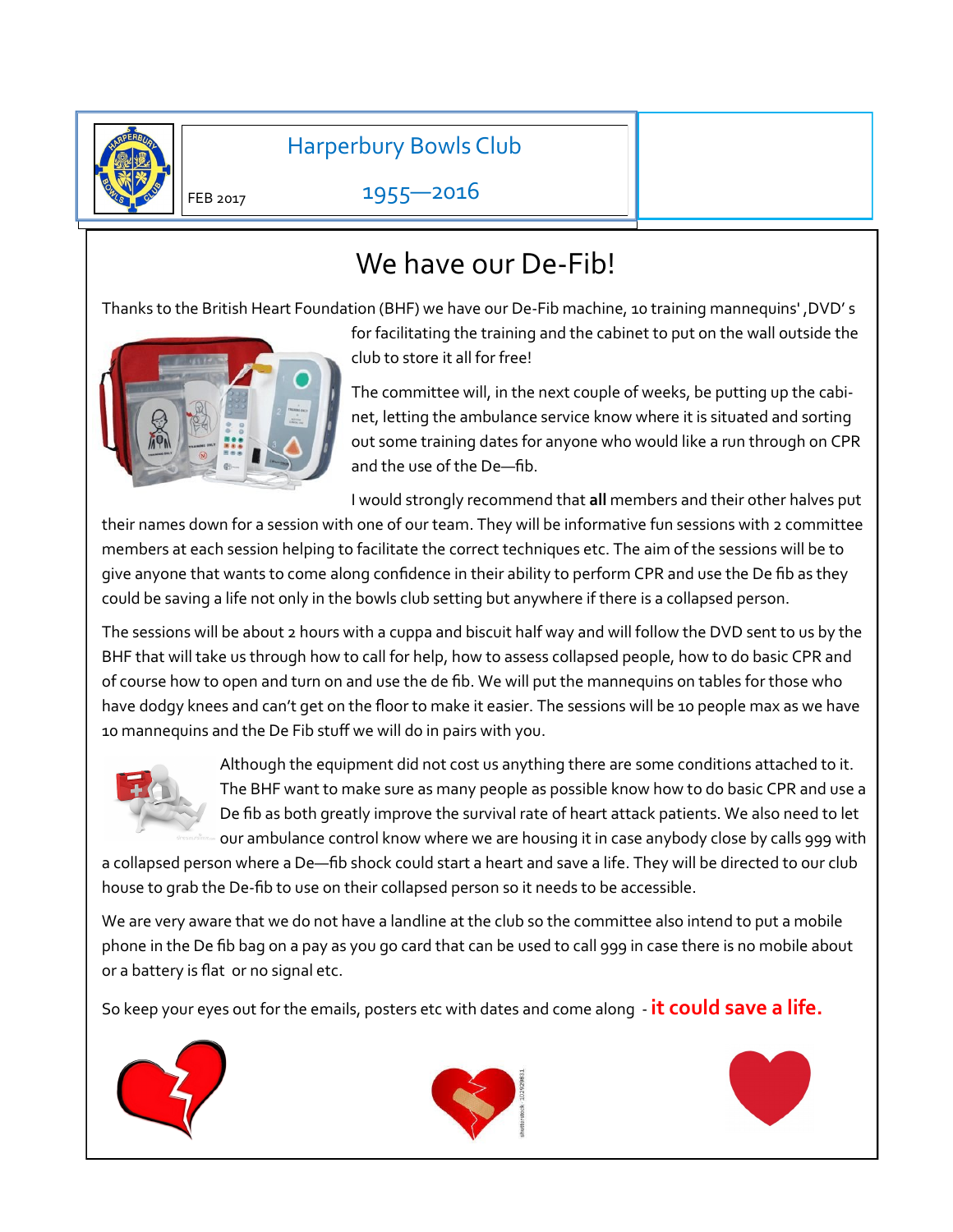## **Committee News**

The committee welcomed some new members to the first meeting of the year. Gillian Carvin joins us as the fixtures and competition secretary, Peter Carvin, Sue Swain and Dave Leggatt as committee members Shirley Burrow as vice captain and Jan Taylor takes on the lynch pin role as club secretary. Thank you all for volunteering to join a committee that, we feel, is committed to making Harperbury the best club possible for its members.

Anyone that wants to read the minutes of the meetings can find them in the club house or you can email Jan as club secretary for a copy.

The club are looking for 2 members who would like to be funded to undertake the bowls coaching course. If you would like more details please contact Mary Barnard.

The Herts County Ladies are looking for ladies to put their names down to play in the 4 presidents games during the 2017 season.

Thurs 1st June 13.30 at Hoddesdon

Mon 26th June at Bushey Bowls club

Tues 25th July at 13.30 at Watford

Fri 1st Sept 13.30 at Herts bowls club.

A county shirt will be required and if interested please contact Sheila Roberts our ladies county rep by 28th FEB for info and to sort the loan of a shirt.

**MEMBERSHIP** forms will be coming out via email at the beginning of March. The fee is £80 this year with competitions being £2 per competition. Forms and fees by **1st APRIL** please.

The SAVOURY NIBBLES evening, a social gathering to submit forms and pay membership fees, will be **TUESDAY 21st MARCH at 7pm** in the club.

*Once the forms are in the cleaning and tea rota will be completed. Please let us know if you have holidays booked to save too many people trying to arrange swaps.*



Thanks to a grant applied for by the committee we now have a specially adapted wheelchair for the bowls green.

We are hoping that this will help some of our current and past

members who struggle with mobility on the green to enjoy the game again.

One of the conditions of the grant is that we, as a club, let the local community know that we have the chair and that disabled and less able bodied members of the community are welcome should they wish to try the great game of bowls. To this end Mary and David B will be putting posters up locally advertising the bowls for fun sessions on a Monday afternoon (no longer Tues as clash with club nights) stating that we have a specially adapted wheelchair.

The **fixtures list** is well under way and I can confirm that the Quiz nights and TUES night supper and fun nights will continue in 2017. So put these dates in your diaries:-

#### Sat 20th May—Quiz night

Tues 30th MAY - Fu Bowls . Sheila & Judy.

A fun informative session on how to read a 'bowls head' The session is designed to explain why woods may be needed in strategic places and not just on the jack - followed by supper.

TUES 27th June - Deb & Dave Fun session & Supper

TUES 25th July - Fun Session TBC

TUES 29th Aug - Fun Session TBC

TUES 19th SEPT - Fun session Sheila and Les.

On the other TUES club nights there will be a league for those that want to join in - details to follow. Again a fun night so look out for details.

As well as the normal in house competitions a new one for this year will be the Mary Burnett Memorial Trophy in memory of Alan's lovely wife Mary who was an associate member of the club for many years and passed away last year. Date TBC once fixtures list is finalised.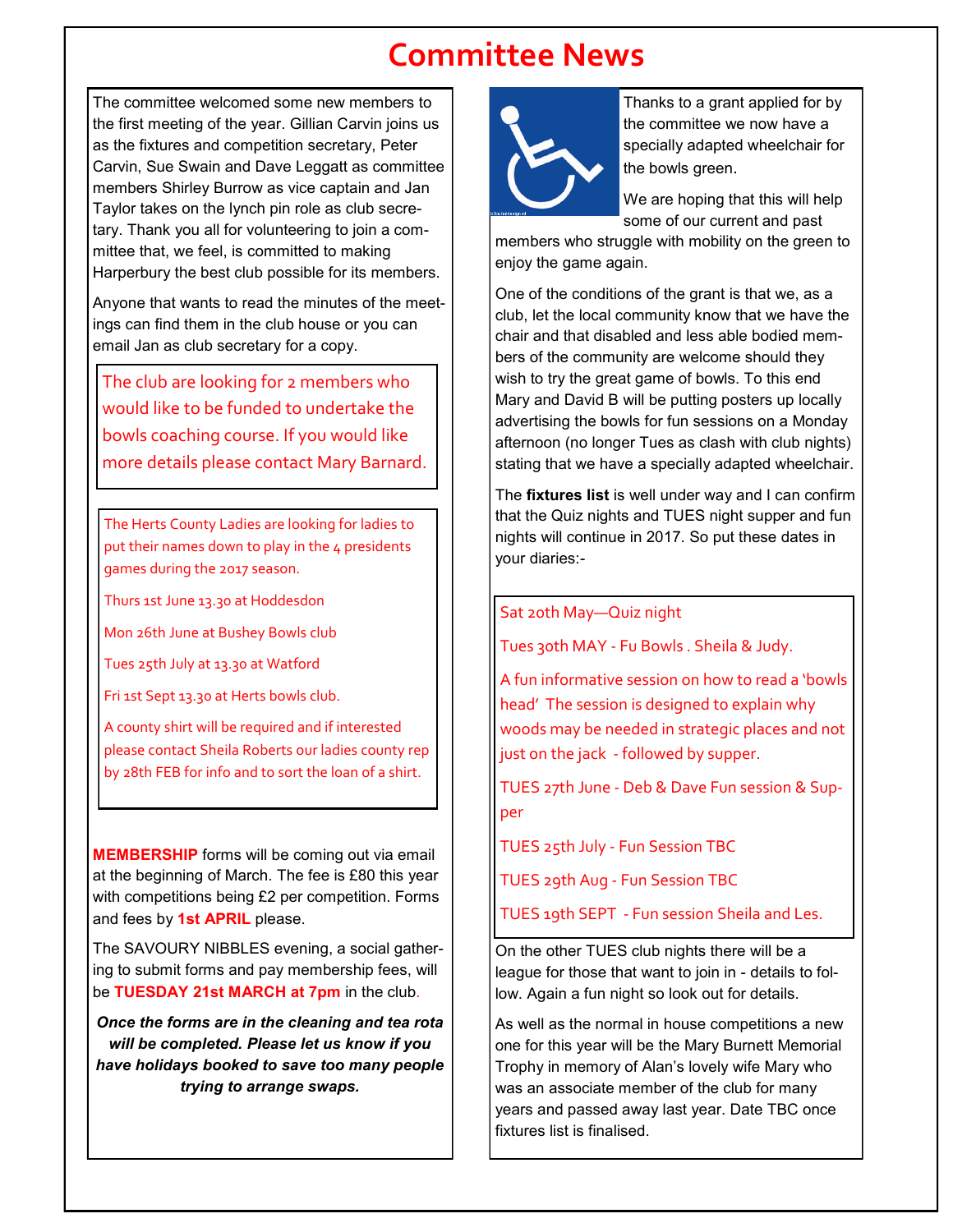#### **Competition Secretary - Gillian Carvin**.

Club competitions are friendly, fun and a good way to get to know both new and old club members and the Club needs your support

To help you decide which competitions to sign up for this year when you pay your annual subscription, (no later than 1st April or at the Club Social Evening Tuesday 21st March 2017), below is a brief overview of how it works and a list of competitions.

All competitions, except Tuesday Night Club Night Competition, are £2.00 entry fee, payable at the time of subscription payment

All competitions culminate in Presentation night where both winners and runners up receive trophies or medals, this year, 9th December 2017

Opponents for all competitions (except Butler Handicap and Tuesday Night Club Night Competition, see below) are selected from an open draw made at the clubhouse, this year **5.00pm Tuesday 9th May 2017**

All competitions have to be played by the stated "Play By Date" on the match sheets displayed on the club house notice boards, no exceptions, (An average of 20 days plus are given between rounds for Play By Dates), however if a person finds that their circumstances change and they cannot play a match by the required Play By Date, by agreement with the Competitions Secretary, a substitute, (a person that has not been selected to play in any current year club competition) may be made

The first opponent in each match shown on the competition sheet is known as the "Challenger"

The "Challenger's" responsibilities are to arrange play dates and times with team members (where applicable) and opponent(s), to book a rink and arrange a marker if playing a single match If the "Challenger" has not contacted the opponent(s) 10 days prior to the stipulated play by date, to avoid a last minute rush, the opponent should contact the "challenger" and give them a gentle nudge .

**Club Competitions**

#### **CLUB SINGLES - 21 SHOTS**

Open to all ladies and men . Open draw for all entrants

#### **2 WOOD SINGLES - 21 ENDS**

Open to all ladies and men. Open draw for all entrants

#### **MENS KELLY SINGLES - 21 SHOTS**

Open to men only. Open draw for all entrants

#### **LADIES KELLY SINGLES - 21 SHOTS**

Open to ladies only. Open draw for all entrants

#### **BUTLER HANDICAP SINGLES - 21 SHOTS**

Open to all ladies and men knocked out in their 1st CLUB SIN-GLES game. Open draw all entrants, post completion of all CLUB SINGLES 1st round matches

The Competitions Secretary, the Assistant Competition Secretary and one other committee member based upon entered players achievements and ability determine all handicaps

Handicaps will be entered onto match sheets displayed on the club house notice board and are to entered onto Scorecards at beginning of the game

#### **CLUB PAIRS - 21 ENDS**

Open to all ladies and men. Open Draw all PAIRS

Two groups (1 & 2,), based upon achievements and ability are determined by the Competitions Secretary, the Assistant Competition Secretary and one other committee member

First draw made to select pairs, one person from each group 1 and group 2

Pairs can be any combination of ladies and men  $(1$  lady + 1 man, 2 men, 2 ladies)

#### **HOLGATE FIXED JACK - 18 ENDS**

Open to all ladies and men. Open Draw all PAIRS

Game is played alternate fixed short jack and fixed long jack

Two groups (1 & 2) determined by Competitions Secretary, Assistant Competition Secretary and one other committee member based upon achievements and ability

First draw made to select pairs, one person from each group 1 and group 2

Pairs can be any combination of ladies and men  $(1$  lady  $+1$  man, 2 men, 2 ladies

#### **TUESDAY NIGHT CLUB NIGHT COMPETITION – 12 ENDS**

Entrance fee £1 per Tuesday evening played, which includes a "tarantula" prize

Open to all ladies and men . Open draw for all entrants made on the Tuesday evening of play . A "League Table" determines winner

More details of this new competition will be available at the Club Social Evening Tuesday 21st March 2017

#### *By Gillian Carvin - Competition Secretary*